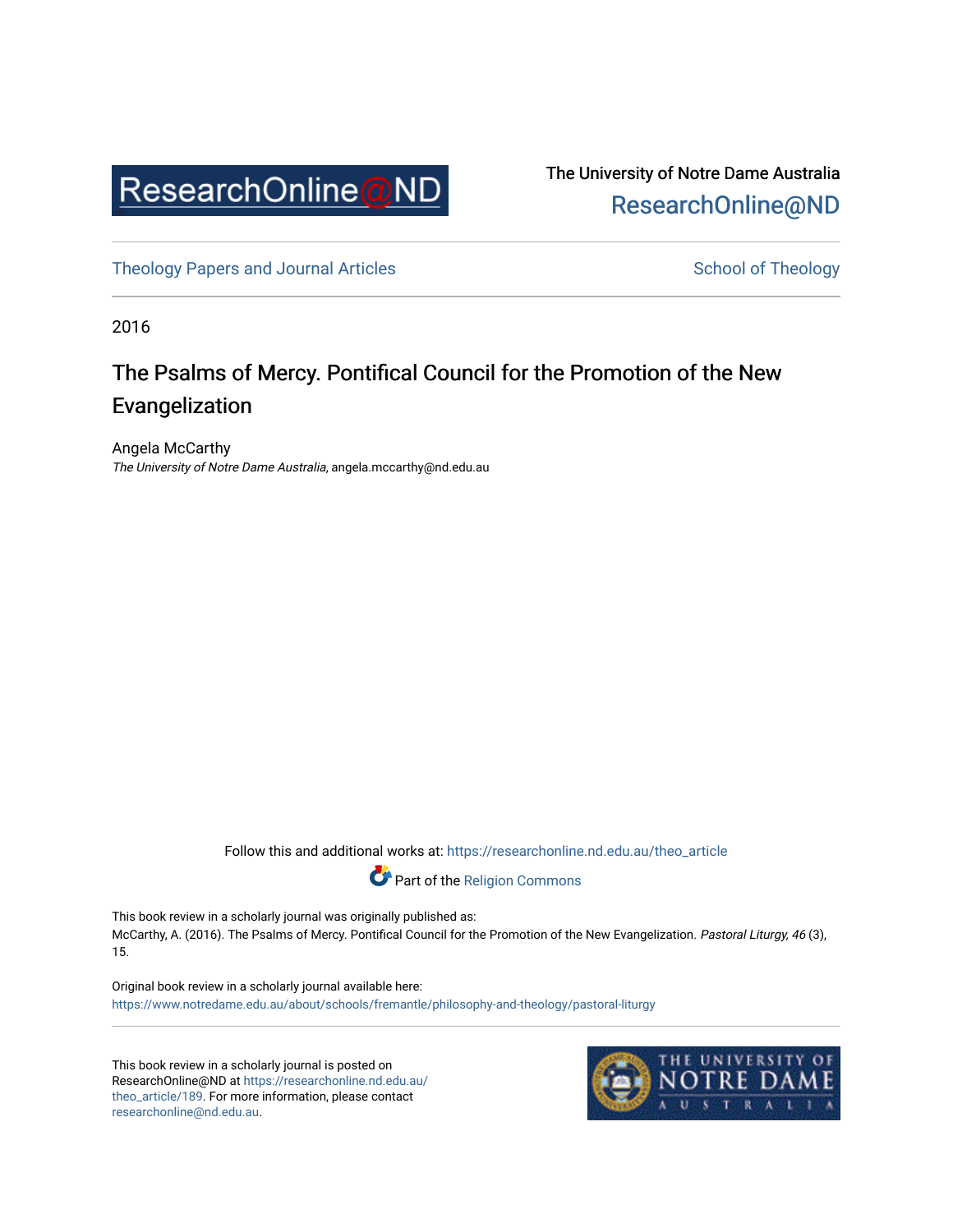This is the author's version of a book review published in *Pastoral Liturgy.*

McCarthy, A. (2016) *The Psalms of Mercy*. Pontifical Council for the Promotion of the New Evangelization. *Pastoral Liturgy, 46*(3), 15.